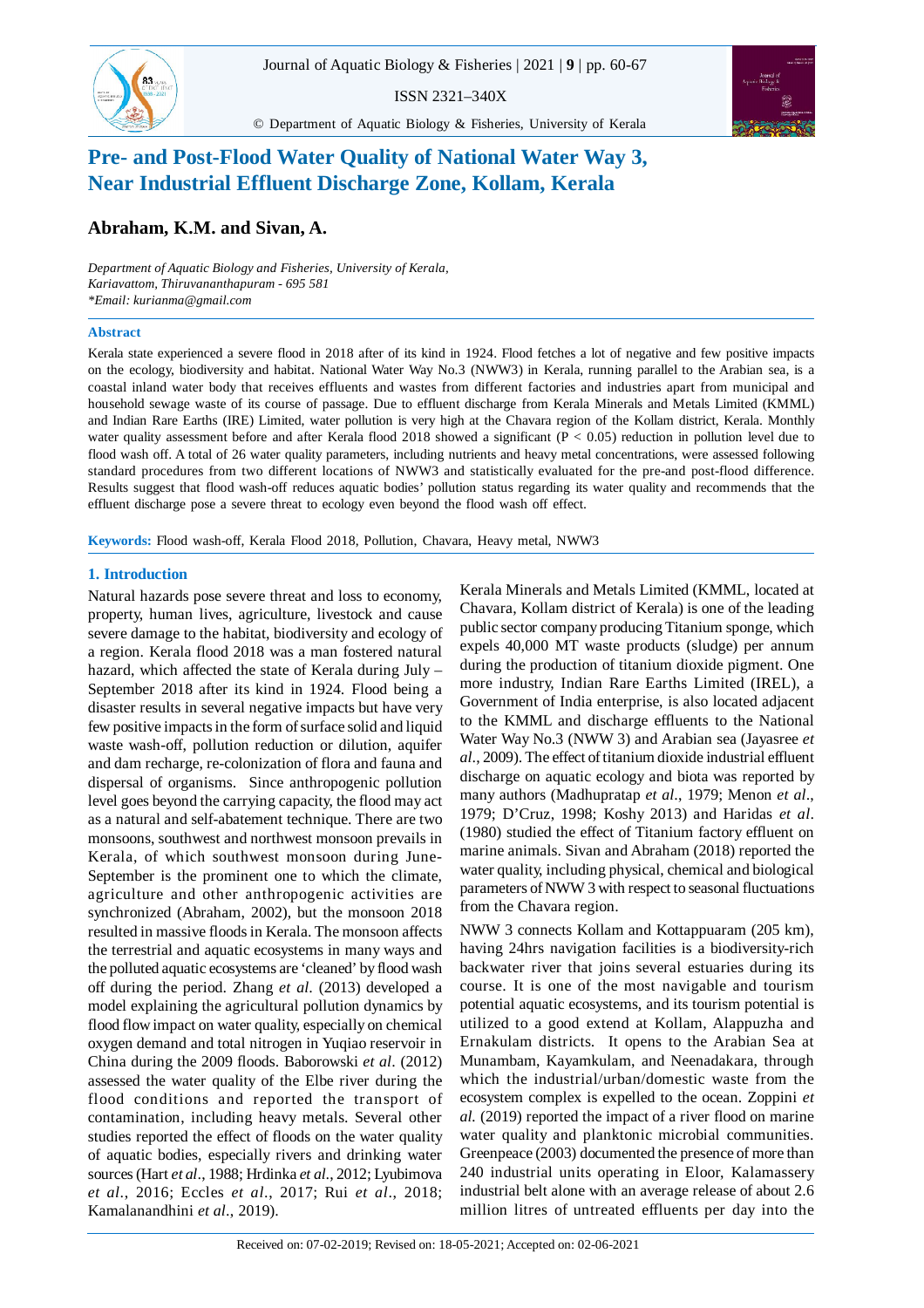backwater system, including the NWW3 and hence the system is polluted due to industrial, urban, domestic and sewage, agricultural and other waste disposals especially along Ernakulam and Chavara region as industries discharge effluents at these regions. Since natural hazards like massive floods are rare events, flood wash-off effect and dilution of pollution thereby clearance or the water quality parameters were understudied, and an assessment has been undertaken in the present study to evaluate the monsoonal flood wash-off effect on water quality parameters of NWW 3 at Chavara region by assessing the water quality prior and after the Kerala flood during 2018 monsoon period.

#### **2. Materials and Methods**

### **2.1. Study Site and Collection Methods**

The anthropogenic activity through natural resource tapping and industrial exhaust/effluent discharge has threatened the ecological status of the backwaters and nearby land area especially by the industries, KMML (Kerala Minerals and Metals Limited) and adjacent Indian Rare Earths Limited (IREL), both are engaged in coastal sand mining and processing of minerals like titanium and other rare earth elements. The present investigation was carried out in the National Water Way No.3 near Chavara industrial area (76°33'0"E and 8°59'0"N), Kollam district, Kerala, The NWW 3 joins Vattakayal backwater at its north and the Ashtamudi backwater system at its south. Two sampling stations were selected for the study (Fig. 1). Site 1 (*IRE Kadavu*) was selected near the industrial effluent discharge area, and site 2 (*Kottarathin Kadavu*) was designated near the Vattakayal estuarine area, a less polluted area compared to site 1. Surface water sampling was done monthly from March to September 2018, in which February to May collection data were pooled to form pre-flood period and June to September month data were

pooled to form as post-flood period as the state of Kerala experienced a severe flood during June-July 2018. The water quality parameters that warrant *in situ* estimations were done at respective locations themselves during morning hours. Water samples were brought to the laboratory for further chemical analysis following standard procedure.

### **2.2. Physico-chemical analysis**

Physico-chemical analysis of about 26 parameters was carried out using standard procedures. Physical parameters like Temperature  $({}^{0}C)$  atmospheric and water temperature, flow rate (m/sec), conductivity (ms/cm; Eutech instrument PCD 650), Total dissolved solids (TDS, g/L; Eutech instrument PCD 650), Total suspended solids (TSS, g/L) and total solids (TS; g/L) were estimated using APHA, (2012) methods. Chemical parameters like pH (Eutech instrument PCD 650), Salinity (ppt), dissolved oxygen (mg/L), dissolved carbon dioxide (mg/L), alkalinity (mg/ L), Calcium (Ca), Magnesium (Mg) and total hardness (mg/L) were also analysed following APHA (2012) methods. Nutrients (mg/L) like phosphate, nitrite, nitrate, silicate and sulphate were also estimated using the spectrophotometric method (Grasshoff *et al*., 1999). Heavy metal such as cadmium (Cd), chromium (Cr), iron (Fe) and zinc (Zn) were analysed using atomic absorption spectrophotometer (AAS GBC Avantaver 1.33). Gross primary (GPP) and net primary productivity (NPP) were measured using the light and dark bottle method (Grasshoff *et al*., 1999).

#### **2.3. Statistical Analysis**

All water quality parameters were analysed using Student's t-test (Zar, 1996) to compare the pre-and post-flood period in two sites separately. A probability value  $< 0.05$  was considered significant.



**Fig. 1.** Two study sites in NWW 3 at Chavara region (Kollam, Kerala)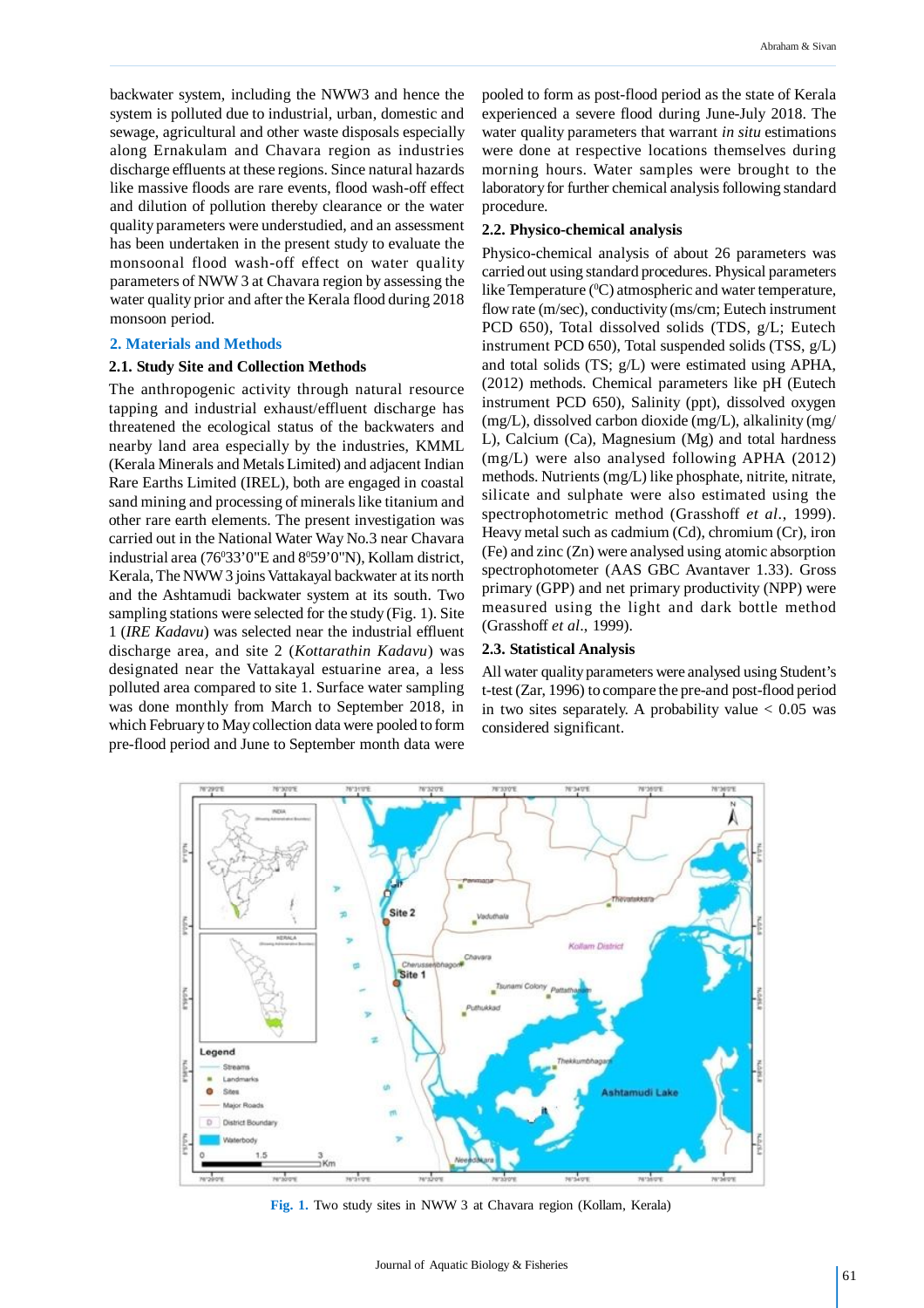#### **3. Results and Discussion**

Floods affect human, livestock and wildlife sustenance in many ways and lead to mass mortality if the disaster becomes more severe and even mild disaster may result in epidemics and other health problems. Netpae (2014) reported significant water quality difference before and after the flood in three rivers of Thailand during the floods in 2011. Sun *et al*. (2016) reported the impacts of a flash flood on drinking water quality during the Beijing flood in 2012. Effect of a flood event on water quality and comparison with drinking water quality standards were made by Kamalanandhini *et al*. (2019). Monthly pooled average results of water quality analysis for the two locations of the present study are given in table 1 and 2 for sites 1 and 2, respectively. The water quality parameters tested were grouped into physical, chemical, nutrient, heavy metals and biological parameters to compare the flooding effect at two sites separately as the sites represent a polluted and comparatively less polluted area of the backwater system. Among the 26 parameters tested, many showed a significant difference between the pre-flood and post-flood period due to the flood wash-off effect along with the aquatic ecosystem. Temperature, flow rate, conductivity, TDS, TSS and total solids were categorized as physical parameters. In contrast, pH, salinity, dissolved gases, alkalinity and hardness were categorized as chemical parameters. In addition, nutrients, heavy metals and productivity of the ecosystem were also estimated monthly to assess the flood wash-off effect. Except for a few nutrients and productivity, all parameters showed a highly significant ( $P < 0.01$ ) difference after the flood in both the sites. Several studies reported seasonal difference and flood impact in water quality parameters from the same water stretch of NWW3 (Geetha, 1997; Koshy, 2013; Sivan and Abraham, 2018). The surface water temperature reduced to  $25.5^{\circ}$ C in the post-flood period from  $28.5^{\circ}$ C at the pre-flood period at site 1. Similarly, atmospheric temperature also registered a significant reduction after the flood period. Temperature showed a similar pattern at site 2 also. The mean value of temperature showed that in both the stations, the highest value of water temperature and the atmospheric temperature were noticed during the pre-flood period, and the lowest was obtained during the post-flood period. The torrential rain during the monsoon period might have reduced both the atmospheric and water temperature. Nair *et al*. (1983) studied the physicochemical characteristics of the waters of the mudbank region, situated south of Cochin, observed the lowest temperature (29°C) in monsoon and highest in postmonsoon season (33°C). The high value during pre-flood, especially summer could be attributed to high solar radiation (Govindasamy *et al*., 2000). The flow rate was significantly ( $P < 0.01$ ) high during and after flood along both the study stations, which may be due to torrential rainfall and local flooding, which wash-off the pollution due to effluent discharge. The flow rate at site 1 near effluent discharge was comparatively low during pre-flood season, which might be due to water canal blockage due to waste discharge and high density due to effluent discharge. The mean electrical conductivity was ranged from 22.65ms/cm pre-flood time to 82.92ms/cm in postflood season at site 1 and a little bit lower values at site 2. The high value of electrical conductivity may be due to the flood flow of effluent water from the factory to the waterway. Electrical conductivity can be used to check the accuracy and purity of water and explain the ionic status of all waters. Netpae (2014) reported a significant difference in conductivity before and after the flood in three rivers of Thailand. Sivan and Abraham (2018) reported similar conductivity ranges in the same locality with seasonal monsoon fluctuations. Results of the TDS, TSS and TS from the two sites showed the highest values in the post-flood and the lowest in the pre-flood seasons in both the stations, which might be due to the surface water runoff mixed with soil reaches the estuarine system. At site 1, the TDS registered no significant difference, as the pre-and post- flood remain almost nearer values with pre-flood season registered high TDS due to effluent discharge. The turbulent water flow during monsoon carries sand and silt from terrestrial runoff, and leaching results in a significant rise in suspended and dissolved solids in estuarine waters. The high TDS level in the NWW3 may be due to the accumulation of effluents discharged from the industrial complex (Rani *et al*., 2003; Regina and Nabi, 2004).

All the chemical parameters showed a highly significant  $(P< 0.01)$  difference between pre-and post-flood readings in both the sites except in the case of total hardness in site 2, away from the effluent discharge zone. The significant change during post-flood time at site 1 may be due to the wash-off effect of effluents from industrial discharge and replacing the polluted water with flood or rainwater. In the present work ,the pH value was near the neutral side in pre-flood and became more acidic  $(P < 0.01)$  during the post-flood season. 7.03 reduced to 6.58 at site 1 and 6.30 reduced to 5.66 at site 2, the lower value of pH in the post-flood season was mainly due to the monsoon washoff of effluent mixed water near the surrounding of the industry to the waterway. As per Lokhande (2013)**,** the pH registered varied fluctuations during the preandmonsoonal period (7.0 to 8.6). The salinity of the estuarine system was also registered highly significant  $(P<0.01)$  reduction in the post-flood season as the saline water was replaced by rainwater. The salinity was almost similar during pre-flood season in both the sites as the estuarine system connects with the Arabian Sea at its southern and northern side of the sampling sites. The dissolved oxygen of pre-flood ranged between 2.8gm/L at site 1 to 3.50 mg/L at site 2, which was increased to 7.60 and 8.65 mg/l at site 1 and 2 respectively during postflood, which showed a significant increment of oxygen content during flooding seasons, which was a good sign for ecosystem restoration due to flooding wash-off. The high dissolved oxygen content in the flooding season may be due to the influx of rainwater runoff, turbulence, mixing with air and fast flow into the estuarine system and heavy rainfall (Zindge and Desai, 1980; Anilakumari *et al*., 2007; Netpae, 2014). Free  $\mathrm{CO}_2$  in the present study varied from 1.8 to 12.2 mg/L in both seasons. The lowest mean value of free carbon dioxide was recorded in the post-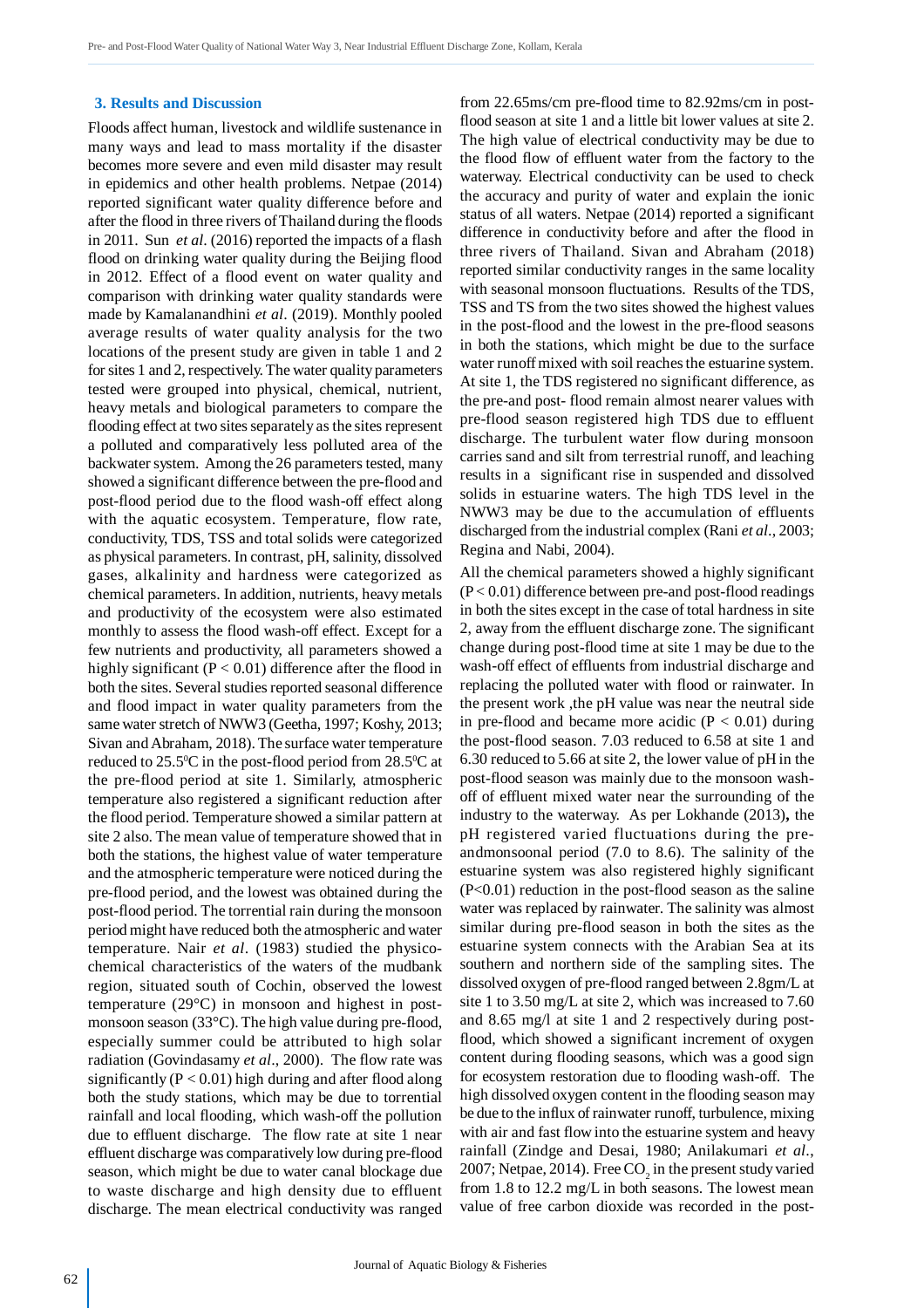|                          | Parameter                 |         | <b>Season</b> | Mean             | $\pm$ SD         | t value      |
|--------------------------|---------------------------|---------|---------------|------------------|------------------|--------------|
| Physical Parameters      | Atmospheric               | $(^0C)$ | Pre-Flood     | 29               | 1.16             | 4.823**      |
|                          | Temperature               |         | Post-Flood    | 26.5             | 0.68             |              |
|                          | Water                     | $(^0C)$ | Pre-Flood     | 28.5             | 0.58             | 5.899**      |
|                          | Temperature               |         | Post-Flood    | 25.5             | 0.58             |              |
|                          | Flow Rate                 | m/sec   | Pre-Flood     | 8                | 2.31             | 4.873**      |
|                          |                           |         | Post-Flood    | 23               | 1.15             |              |
|                          | Conductivity              | ms/cm   | Pre-Flood     | 22.65            | 2.6              | $-40.665**$  |
|                          |                           |         | Post-Flood    | 82.92            | 1.1              |              |
|                          | <b>TDS</b>                | g/L     | Pre-Flood     | 22.78            | 1.02             | 0.886        |
|                          |                           |         | Post-Flood    | 28.92            | 9.83             |              |
|                          | <b>TSS</b>                | g/L     | Pre-Flood     | 7.63             | 0.04             | 8.551**      |
|                          |                           |         | Post-Flood    | 14.28            | 1.02             |              |
|                          | <b>Total Solids</b>       | g/L     | Pre-Flood     | 39.57            | 4.98             | 3.539*       |
|                          |                           |         | Post-Flood    | 43.19            | 8.81             |              |
|                          | pH                        |         | Pre-Flood     | 7.03             | 0.08             | $-5.755**$   |
|                          |                           |         | Post-Flood    | 6.58             | 0.17             |              |
|                          | Salinity                  | ppt     | Pre-Flood     | 20               | 2.1              | 12.557**     |
|                          |                           |         | Post-Flood    | 1.6              | 2.77             |              |
|                          | Dissolved                 | mg/L    | Pre-Flood     | 2.8              | 1.69             | $-2.661*$    |
|                          | Oxygen                    |         | Post-Flood    | 7.6              | 2.77             |              |
| Chemical Parameters      | Dissolved CO <sub>2</sub> | mg/L    | Pre-Flood     | 12.2             | 2.7              | 12.425**     |
|                          |                           |         | Post-Flood    | 2.8              | 0.9              |              |
|                          | Alkalinity                | mg/L    | Pre-Flood     | 57.5             | 8.66             | $-148.379**$ |
|                          |                           |         | Post-Flood    | 500              | 0                |              |
|                          | Ca Hardness               | mg/L    | Pre-Flood     | 77.75            | 6.48             | 14.194**     |
|                          |                           |         | Post-Flood    | 31.66            | 0.46             |              |
|                          | Mg Hardness               | mg/L    | Pre-Flood     | 1058.6           | 431.07           | 2.824*       |
|                          |                           |         | Post-Flood    | 430.47           | 110.29           |              |
|                          | <b>Total Hardness</b>     | mg/L    | Pre-Flood     | 295              | 81.98            | 4.109**      |
|                          |                           |         | Post-Flood    | 120              | 23.09            |              |
| Nutrients                | Phosphate                 | mg/L    | Pre-Flood     | 3.34             | 0.53             | $-2.453*$    |
|                          |                           |         | Post-Flood    | 11.97            | 7.02             |              |
|                          | Nitrite                   | mg/L    | Pre-Flood     | 0.88             | 0.16             | $-1.48$      |
|                          |                           |         | Post-Flood    | 1.71             | 0.27             |              |
|                          | Nitrate                   | mg/L    | Pre-Flood     | 0.98             | 0.16             | $-1.86$      |
|                          |                           |         | Post-Flood    | 1.84             | 0.44             |              |
|                          | Silicate                  | mg/L    | Pre-Flood     | 3.16             | 0.18             | $-3.108*$    |
|                          |                           |         | Post-Flood    | 8.76             | 1.66             |              |
|                          | Sulphate                  | mg/L    | Pre-Flood     | 0.06             | 0.01             | $-0.624$     |
|                          |                           |         | Post-Flood    | 0.31             | 0.03             |              |
|                          | Iron                      |         | Pre-Flood     | 1.2              | $\overline{0}$   | $2.568**$    |
| Heavy Metals             |                           | ppm     | Post-Flood    | 0.7              | $\boldsymbol{0}$ |              |
|                          | Chromium                  |         | Pre-Flood     | 0.46             | 0                | 2.887**      |
|                          |                           | ppm     | Post-Flood    | $\boldsymbol{0}$ | 0                |              |
|                          |                           |         |               |                  |                  |              |
|                          | Zinc                      | ppm     | Pre-Flood     | 0.11             | $\boldsymbol{0}$ | 1.987*       |
|                          |                           |         | Post-Flood    | $0.02\,$         | $\boldsymbol{0}$ |              |
|                          | Cadmium                   | ppm     | Pre-Flood     | 0.49             | $\boldsymbol{0}$ | 1.358*       |
| Parameters<br>Biological |                           |         | Post-Flood    | 0.14             | $\boldsymbol{0}$ |              |
|                          | GPP                       | mg/L    | Pre-Flood     | 2.3              | 0.23             | $-2.324*$    |
|                          |                           |         | Post-Flood    | 1.6              | 0.46             |              |
|                          | <b>NPP</b>                | mg/L    | Pre-Flood     | 2.33             | 0.92             | $-0.48$      |
|                          |                           |         | Post-Flood    | 1.8              | 1.39             |              |
| * $P < 0.05$ ;           | ** $P < 0.01$             |         |               |                  |                  |              |

**Table 1.** Effect of Kerala flood wash-off on mean water quality parameters at site 1

flood season. The highest values were in the pre-flood season, which may be due to the stagnant or slow-moving and pollution rich water during the pre-flood period. Similar observations on the chemical quality of lotic systems were recorded by Ishaq and Khan (2013), and Whitworth *et al*. (2012) explored the dissolved gases and organic carbon content of a major river system (Murray-Darling Basin, Australia) during flooding and explained the hypoxic black-water event with respect to its driving factors. Alkalinity ranged from 57.5mg/l and 61.5mg/l at site 1 and 2 respectively during the pre-flood season, which rose to 500 and 300mg/l in site 1 and 2 respectively during the post-flood season. Alkalinity measures the capacity of water to neutralize acids and is influenced by the presence of alkaline compounds in the water, such as bicarbonates, carbonates and hydroxides. A minimum level of alkalinity is desirable because it is considered as a 'buffer' that prevents large variations in pH (Lawson, 2011). High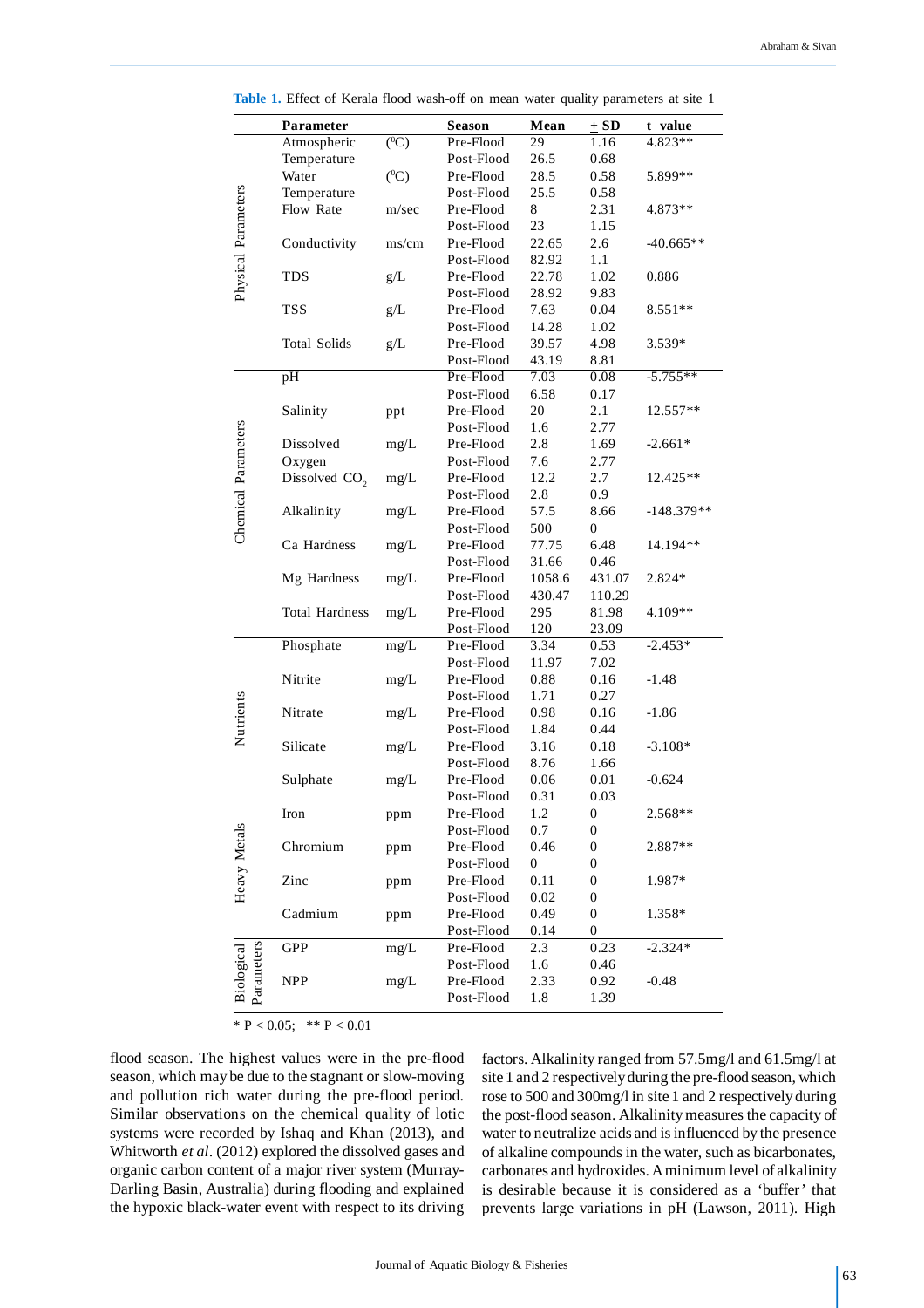|                          | $\frac{1}{2}$ . Effect of Kerala Hood wash-old on fileall water quality parameters at site $\frac{1}{2}$ |                      |               |             |                  |             |
|--------------------------|----------------------------------------------------------------------------------------------------------|----------------------|---------------|-------------|------------------|-------------|
|                          | <b>Parameter</b>                                                                                         |                      | <b>Season</b> | <b>Mean</b> | $\pm$ SD         | t value     |
| Physical Parameters      | Atmospheric                                                                                              | $\overline{({}^0C)}$ | Pre-Flood     | 28.5        | 0.5              | $4.899**$   |
|                          | Temperature                                                                                              |                      | Post-Flood    | 26          | 0.5              |             |
|                          | Water                                                                                                    | $(^0C)$              | Pre-Flood     | 28          | 0.5              | 17.472**    |
|                          | Temperature                                                                                              |                      | Post-Flood    | 26.5        | 0.5              |             |
|                          | Flow Rate                                                                                                | m/sec                | Pre-Flood     | 15          | 2.5              | $-30.327**$ |
|                          |                                                                                                          |                      | Post-Flood    | 19          | 1.55             |             |
|                          | Conductivity                                                                                             | ms/cm                | Pre-Flood     | 23.57       | 2.62             | $2.221*$    |
|                          |                                                                                                          |                      | Post-Flood    | 75.62       | 1.79             |             |
|                          | <b>TDS</b>                                                                                               | $g/L$                | Pre-Flood     | 21.84       | 2.02             | 5.608**     |
|                          |                                                                                                          |                      | Post-Flood    | 25.29       | 5.64             |             |
|                          | <b>TSS</b>                                                                                               | $g/L$                | Pre-Flood     | 11.98       | 1.46             | 2.290*      |
|                          |                                                                                                          |                      | Post-Flood    | 16.41       | 2.68             |             |
|                          | <b>Total Solids</b>                                                                                      | g/L                  | Pre-Flood     | 37.57       | 4.57             | 3.309*      |
|                          |                                                                                                          |                      | Post-Flood    | 47.59       | 8.33             |             |
|                          | pH                                                                                                       |                      | Pre-Flood     | 6.3         | $\mathbf{0}$     | 84.437**    |
|                          |                                                                                                          |                      | Post-Flood    | 5.66        | 0.55             |             |
|                          | Salinity                                                                                                 | ppt                  | Pre-Flood     | 20          | $\boldsymbol{0}$ | $-26.696**$ |
|                          |                                                                                                          |                      | Post-Flood    | 0.5         | 0.46             |             |
|                          | Dissolved                                                                                                | mg/L                 | Pre-Flood     | 3.5         | 1.12             | 5.179*      |
|                          | Oxygen                                                                                                   |                      | Post-Flood    | 8.65        | 1.29             |             |
|                          | Dissolved CO <sub>2</sub>                                                                                | mg/L                 | Pre-Flood     | 6.4         | 2.39             | $-11.318**$ |
|                          |                                                                                                          |                      | Post-Flood    | 1.8         | 0.82             |             |
|                          | Alkalinity                                                                                               | mg/L                 | Pre-Flood     | 61.5        | 42.15            | 31.852**    |
|                          |                                                                                                          |                      | Post-Flood    | 300         | $\boldsymbol{0}$ |             |
| Chemical Parameters      | Ca Hardness                                                                                              | mg/L                 | Pre-Flood     | 80.56       | 3.24             | 24.779**    |
|                          |                                                                                                          |                      | Post-Flood    | 28.45       | 0.46             |             |
|                          | Mg Hardness                                                                                              | mg/L                 | Pre-Flood     | 1992.8      | 136.76           | 32.206**    |
|                          |                                                                                                          |                      | Post-Flood    | 290.16      | 13.52            |             |
|                          | <b>Total Hardness</b>                                                                                    | mg/L                 | Pre-Flood     | 489.5       | 24.83            | $-1.796$    |
|                          |                                                                                                          |                      | Post-Flood    | 88          | 2.31             |             |
|                          | Phosphate                                                                                                | mg/L                 | Pre-Flood     | 2.66        | 0.53             | $-7.637**$  |
|                          |                                                                                                          |                      | Post-Flood    | 12          | 10.39            |             |
|                          | Nitrite                                                                                                  | mg/L                 | Pre-Flood     | 0.3         | 0.1              | $-1.765$    |
| Nutrients                |                                                                                                          |                      | Post-Flood    | 1.83        | 0.1              |             |
|                          | Nitrate                                                                                                  | mg/L                 | Pre-Flood     | 0.38        | 0.03             | $-2.092$    |
|                          |                                                                                                          |                      | Post-Flood    | 1.43        | 1.18             |             |
|                          | Silicate                                                                                                 | mg/L                 | Pre-Flood     | 0.46        | 0.16             | $-4.066*$   |
|                          |                                                                                                          |                      | Post-Flood    | 7.08        | 6.33             |             |
|                          | Sulphate                                                                                                 | mg/L                 | Pre-Flood     | 0.1         | $\boldsymbol{0}$ | 0.041       |
|                          |                                                                                                          |                      | Post-Flood    | 0.21        | 0.01             |             |
| Heavy Metals             | Iron                                                                                                     | ppm                  | Pre-Flood     | 0.97        | 0.02             | 3.568**     |
|                          |                                                                                                          |                      | Post-Flood    | 0.77        | 0.01             |             |
|                          | Chromium                                                                                                 | ppm                  | Pre-Flood     | 0.36        | 0.01             | 2.814*      |
|                          |                                                                                                          |                      | Post-Flood    | 0.21        | 0.01             |             |
|                          | Zinc                                                                                                     | ppm                  | Pre-Flood     | 0.04        | 0.01             | 1.025       |
|                          |                                                                                                          |                      | Post-Flood    | 0.01        | $\boldsymbol{0}$ |             |
|                          | Cadmium                                                                                                  | ppm                  | Pre-Flood     | 0.08        | $\boldsymbol{0}$ | 3.368*      |
|                          |                                                                                                          |                      | Post-Flood    | 0.02        | $\boldsymbol{0}$ |             |
| Parameters<br>Biological | GPP                                                                                                      | mg/L                 | Pre-Flood     | 1.2         | 0.82             | $-1.596$    |
|                          |                                                                                                          |                      | Post-Flood    | 2.15        | 0.75             |             |
|                          | <b>NPP</b>                                                                                               | mg/L                 | Pre-Flood     | 1.7         | 0.12             | 3.286*      |
|                          |                                                                                                          |                      | Post-Flood    | 1.1         | 0.65             |             |
|                          |                                                                                                          |                      |               |             |                  |             |

**Table 2.** Effect of Kerala flood wash-off on mean water quality parameters at site 2

alkalinity in the ecosystem may be due to the flushing of household and sanitary waste from surrounding surface water runoff into the backwater system. The Ca, Mg, and total hardness of the water at both the site registered a high rate in pre-flood and low value in post-flood observations with a significant difference. The Ca and Mg hardness reduction may be attributed to dilution of water with floodwater and washing-off of detergents and soaps used for laundry. The monsoonal water dilutes and washes off hard water from the system and hence reduced the hardness during flooding. Similar reports or reduced hardness during monsoon and post-monsoon period was reported by Jayaraman *et al*. (2003). Sivan and Abraham (2018) reported the water quality of NWW 3 along different seasons and reported the impact of monsoon on the chemical parameters of the ecosystem. Singh *et al*. (1999) reported that high hardness indicates pollution due to domestic and industrial effluents.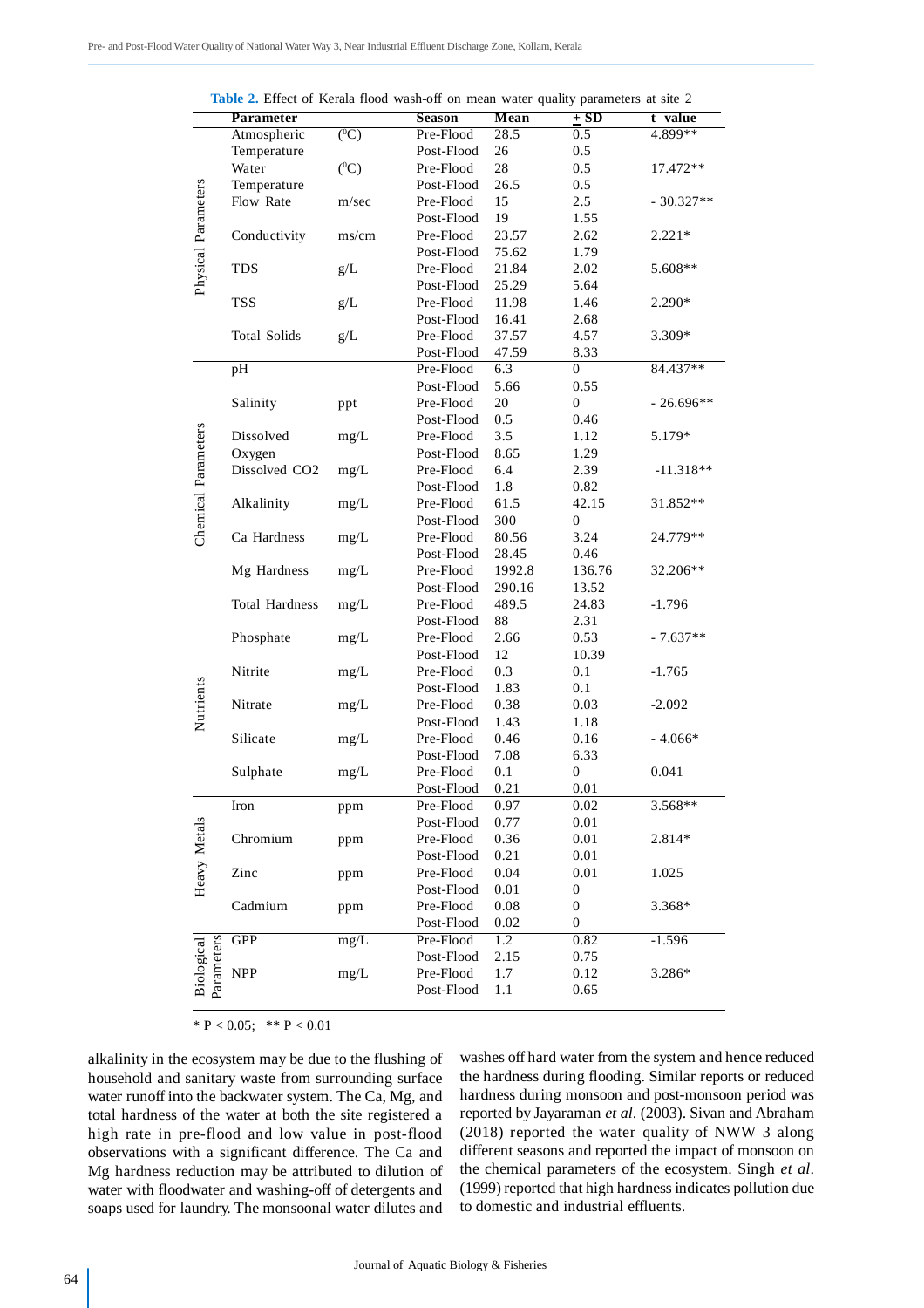Results of nutrients like phosphate, nitrite, nitrate, silicate and sulphate analyses indicate that in both the stations, the content was high during post-flood season, which may be due to terrestrial runoff taken by the rainwater to the backwater system. Nitrate and nitrite showed no significant difference between the pre-and post-flood period. Phosphate showed higher concentration during flooding season ranging from 11.97 to 12.00mg/l at site 1 and 2, respectively. A very high concentration of phosphate usually is the result of the industrial discharge. Sulphate also showed high concentration in post-flood season and low concentration in pre-flood season. Abraham (2002) reported a similar seasonal variation pattern in monsoon and post-monsoon nutrient content and its dynamics along the Poonthura river estuary. Nutrient load transport and flood water quality of Tully and Murray catchments in north Queensland, Australia, was modelled by Wallace *et al*. (2009). Netpay (2014) reported nitrate and phosphate content of three rivers of Thailand before and after the 2011 flood. Praveena and Santhosh (2019) reported nutrient cycling and its loadings on the productivity of Kappil estuary, an estuary located south of the present location. Considering the near-normal values of all water quality parameters, the flood wash-off effect reduced the pollution level near the industrial complex area of the Titanium sponge factory in the Chavara region, Kollam district.

Analysis of heavy metals showed that the concentration of heavy metals was high in the pre-flood season, which was significantly reduced in the post-flood period and during the flooding season, the values were going down below the detectable level, which may be due to dilution with flood water or wash-off to the oceans. Generally, the major source of Cr and other trace elements in water is industrial effluents (Kamal *et al*., 2007; Verma *et al*., 2015). Exposure of man to a high concentration of Cr may cause dermatitis, ulcer, destruction of mucus of nose and cancer of the stomach. Fe shows a high range in the pre-flood season, and during the pre-flood season, it ranged from 0.97ppm to 1.20ppm at site 1 and 2, respectively. Seasonal variation showed high iron content in the pre-flood season, and the present study results were in tune with the reports of heavy metal pollution in the Ganga River (Kar *et al*., 2008). Similarly, cadmium and zinc also showed a similar pattern in pre-flood season (0.286ppm) along the NWW3. Zonta *et al.* (2019) assessed the heavy metal concentrations and their deposition distribution of sediments of Po river lagoons of Italy with respect to tidal fluctuations. The prolonged consumption of Zn and Cd in high quantity can result in health complications such as fatigue, dizziness and Neutropenia (Hess and Schmid, 2002) in aquatic and other animals. The heavy metal wash-off by flood water can be regarded as one of the positive impacts of flooding. Still, on the other hand, the flood may bring in trace elements and can be accumulated in surface sediments of estuaries and coastal areas (Baborowski *et al*., 2012; Gopal *et al*., 2017). Both primary productivities, gross and net productivity values were estimated for the two sites and compared for the flood wash-off effect. GPP at site 2 and NPP at site 1 registered no significant difference between the pre- and post-flood period, which might be due to low productivity due to high pollution/effluent discharge during the preflood season at site 1. Sivan and Abraham (2018) reported the productivity of NWW 3 along different seasons and reported the impact of monsoon on the water quality parameters, including the ecosystem's productivity. The Gross and net productivity of the Kappil backwater system has been recently reported by Praveena and Santhosh (2019) along with the influence of nutrients on productivity, and the reports corroborate with the present investigation results.

#### **4. Conclusion**

The state of Kerala experienced the natural hazard, flooding during July-September 2018, which fetched both large scale negative and small scale positive impact. Washing off wastes/contaminants and dilution and/or reduction in pollution level and nutrient enrichment of aquatic ecosystems were the significant impacts due to flood. The flood wash-off effect was evident from the present study near the industrial effluent discharge zone and the Chavara (Kollam district of Kerala) region of National Water Way No.3. However, the downstream impacts of such wash-off remain to be studied.

#### **Acknowledgements**

The authors acknowledge the Head, Department of Aquatic Biology and Fisheries, the University of Kerala for the facilities. The authors also thank Head and research scholars of Departments of Chemistry, Biochemistry, Botany, Environmental Science and Geology, University of Kerala for the laboratory facilities.

#### **5. References**

- Abraham, K.M., 2002. Nutrient dynamics and biological processes in the ecotone of a river estuarine interface. PhD Thesis, University of Kerala, 721pp.
- Anilakumari, K.S., Abdul Azis P.K. and Natarajan, P., 2007. Water quality of the Adimalathura Estuary, southwest coast of India. *Mar. Biol. Ass. India*., 49(1): 01– 06.
- APHA, 2012. *Standard methods for the examination of water and wastewater*, United Book Press, Inc, Baltimore, Maryland, USA.
- Baborowski, M., Simeonov, V. and Einax, J.W., 2012. Assessment of water quality in the Elbe river at floodwater conditions based on cluster analysis, principle component analysis and source apportionment. *Clean-Soil, Air, Water*, 40(4): 373-380. DOI: 10.1002/clen.201100085.
- D'Cruz, F.G., 1998. Effect of KMML (Kerala Minerals and Metals Ltd.) Titanium dioxide industrial effluents on the biota of Chavara Panmana area of Kollam District. PhD Thesis, University of Kerala.
- Eccles, K.M., Checkley, S., Sjogren, D., Barkema, H.W. and Bertazzon, S., 2017. Lessons learned from the 2013 Calgary flood: Assessing risk of drinking water well contamination. *Applied Geography*, 80: 78-85. http://dx.doi.org/10.1016/j.apgeog. 2017.02.005.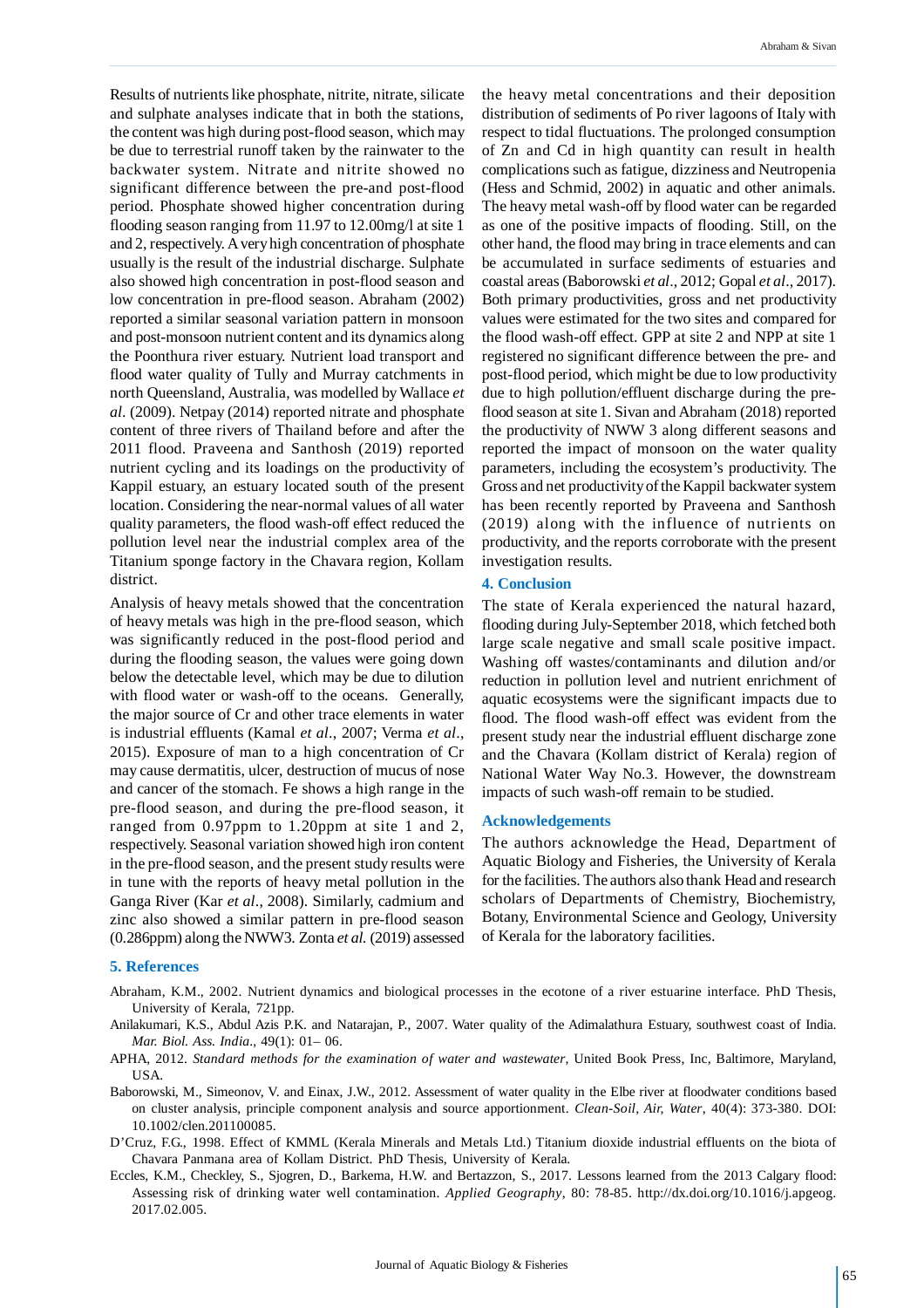Geetha Bhadran, 1997. Heavy metal pollution in Ashtamudi estuarine system. Ph.D. Thesis, University of Kerala.

- Gopal, V., Krishnakumar, S., Peter, T.S., Nethaji, S., SureshKumar, K., Jayaprakash, M. and Magesh, N.S., 2017. Assessment of trace element accumulation in surface sediments off Chennai coast after a major flood event. Marine Pollution Bulletin, 114: 1063-1071. http://dx.doi.org/10.1016/j.marpolbul.2016.10.019.
- Govindasamy C., Kannan L., and Azariah J., 2000. Seasonal variation in Physico-chemical properties and primary production in the coastal water biotopes of Coromandel Coast. *Indian J. Envir. Biol*., 21: 1-7.

Grasshoff, K., Ehrhardt, M., and Kremling, K., 1999. *Method of sea water analysis*. pp.159-226.

- Greenpeace, 2003. *Status of Periyar's health at the Eloor industrial estate, Kerala India.* Greenpeace Research Laboratories, University of Exeter.
- Hart, B.T., Day, G., Sharp-Paul, A. and Beer, T., 1988. Water quality variations during a flood event in the Annan River, North Queensland. *Australian Journal of Marine and Freshwater Research*, 39(2): 225-243. https://doi.org/10.1071/MF9880225.
- Haridas, P., Gopalamenon, P. and Madhupratap, M., 1980. Annual variation in plankton from a polluted coastal environment. *Mahasagar: Bull. Nat. Oceanogr*., 13: 239-248.
- Hess, R. and Schmid, B., 2002. Zinc supplement over dose can have toxic effects. *J. Paediatr. Haematol./Oncol*., 24: 582-584.
- Hrdinka, T., Novicky, O. and Hanslik, E., 2012. Possible impacts of floods and droughts on water quality. *Journal of Hydroenvironment Research*, 6(2): 145-150. DOI:10.1016/ j.jher.2012.01.008.
- Ishaq Fouzia and Khan Amir, 2013. Seasonal limnological variation and macro benthic diversity of river Yamuna at Kalsi Dehradun of Uttarakhand. *Asian Journal of Plant Science and Research*, 2: 133-144.
- Jayaraman, P.R., Ganga Devi, T. and Vasudevan Nayar, T., 2003. Water quality studies on Karamana river, Thiruvananthapuram, District South Kerala, India. *Poll. Res*., 32(1): 89-100.
- Jayasree, P.K., Sheela,Y., Evangeline and Sudhir, K.J., 2009. Remediation of hazardous solid waste from titanium industries. *Report of Indian Geotech. Society. Guntur*, pp. 296- 300.
- Kamal, D., Khan, A.N., Rahman, M.A. and Ahamed, F., 2007. Studies on the Physico-chemical properties of water of Mouri River, Khulna, Bangladesh. *Pakistan Journal of Biological Sciences*, 10(5): 710-717.
- Kamalanandhini, M., Kalaivizhi, R., Golda Percy, V.P., Srividhya, S., Dheepak, S. and Thiyaneshwaran, K., 2019. Effect of flood event on water quality. *Rasayan Journal of Chemistry*, 12(2): 849-854. http://dx.doi.org/10.31788/RJC.2019.1225232.
- Kar, D., Sur, P., Mandal, S.K., Saha, T. and Kole, R.K., 2008. Assessment of heavy metal pollution in surface water. *Int. J. Environ. Sci. Tech*., 5(1): 119-124.
- Koshy P.M., 2013. Environmental stress studies with reference to the pollution in the Vattakayal backwaters near the industrial area of Chavara, Kollam district, Kerala, PhD thesis, Mahatma Gandhi University, Kerala, 295pp.
- Lawson, E.O., 2011. Physico chemical parameters and heavy metal content of water from mangrove swamps of Lagos Lagoon, Lagos, Nigeria. *Advances in Biological Research*, 5(1):1-6.
- Lokhande, M.V., 2013. Limnological studies on Dhanegaon reservoir, Dhanegaon, Dist-Osamabad, Maharashtra, India. *Indian Stream Research Journal*, 2(12): 1-6.
- Lyubimova, T., Lepikhin, A., Parshakova, Y. and Tiunov, A., 2016. The risk of river pollution due to washout from contaminated floodplain water bodies during periods of high magnitude floods. *Journal of Hydrology*, 534: 579-589. http://dx.doi.org/ 10.1016/ j.jhydrol.2016.01.030.
- Madhupratap, M., Haridas, P., Gopalakrishnan, T.C., Sankaranarayanan, V.N. and Gopala Menon, P., 1979. Toxicity of effluent from a Titanium Dioxide factory on some marine animals. *Indian J. of Mar. Sci.*, 8(1): 41-42.
- Menon, P.G., Madhupratap, M., Harida, P., Venugopal, P. and Rao, T.S.S., 1979. Faunal composition in polluted near shore environment. *Indian J. Mar. Sci*., 8(3): 146-149.
- Nair, N.B., Abdul Aziz, P.K., Krishnakumar, K., Dharmaraj, K., Arunachalam, M. and Balsubramanian, N.K., 1983. Ecology of Indian estuaries. Part I- Physico chemical features of water and sediment nutrients of Ashtamudi Estuary. *Indian J. Mar. Sci.* 12: 145-150.
- Netpae, T., 2014. Flood effects on water quality and benthic fauna diversity in the upper Chao Phraya River and the Lower Ping and Nan Rivers, Thailand. *Electronic Journal of Biology*, 10(4): 113-117.
- Praveena, M. and Santhosh, S., 2019. Nutrient distribution and phytoplankton productivity of Kappil backwaters, south west coast of India., *J. Aquat. Biol. Fish*., 7(1&2): 83-88.
- Rani, D.F.G., Geetha, S. and Ebanazar J., 2003. The drinking water quality characteristics of five rural places in and around Thittagudi, Tamil Nadu, India. *Pollution Research*, 22(1): 111-115.
- Regina, B. and Nabi, B., 2004. Physico-chemical characterization of Cauvery and Bhavani River at the confluence point Koodithurai River. *Eco. Env. and Cons*., 10: 541-543.
- Rui, Y., Fu, D., Minh, H.D., Radhakrishnan, M., Zevenbergen, C. and Pathirana, A., 2018. Urban surface water quality, flood water quality and human health impacts in Chinese cities. What do we know? *Water*, 10: 240. doi:10.3390/w10030240.
- Singh, H.P., Mahaver, L.R. and Mishra, J.P., 1999. Impact of industrial and sewage wastes on water qualities in middle stretch of river Ganga from Kanpoor to Varanasi. *Journal of Environmental Biology*, 3: 279-285.
- Sivan, A. and Abraham, K.M., 2018. Monsoonal Wash-off effect on Physico-chemical parameters of National Water Way 3, near Titanium Plant Industrial Area, Kollam, Kerala. *In*: Proceedings of the International Conference on Innovations and Sustainable Research in Environment and Life Sciences. 7-9<sup>th</sup> August, 2018, PG and Research Department of Zoology, Fatima Mata National College, Kollam, Kerala. Pp: 143-148.
- Sun, R., Daizhi An, Lu, W., Shi, Y., Wang, L., Zhang, C., Zhang, P., Qi, H. and Wang, Q., 2016. Impacts of a flash flood on drinking water quality: Case study of areas most affected by the 2012 Beijing flood. *Heliyon*, e00071. http://dx.doi.org/ 10.1016/j.heliyon.2016.e00071.
- Verma, S., Mukherjee, A., Choudhury, R. and Mahanta, C., 2015. Brahmaputra river basin groundwater: Solute distribution, chemical evolution and arsenic occurrences in different geomorphic settings. *Journal of Hydrology: Regional Studies*, 4: 131- 153. http://dx.doi.org/10.1016/j.ejrh.2015.03.001.